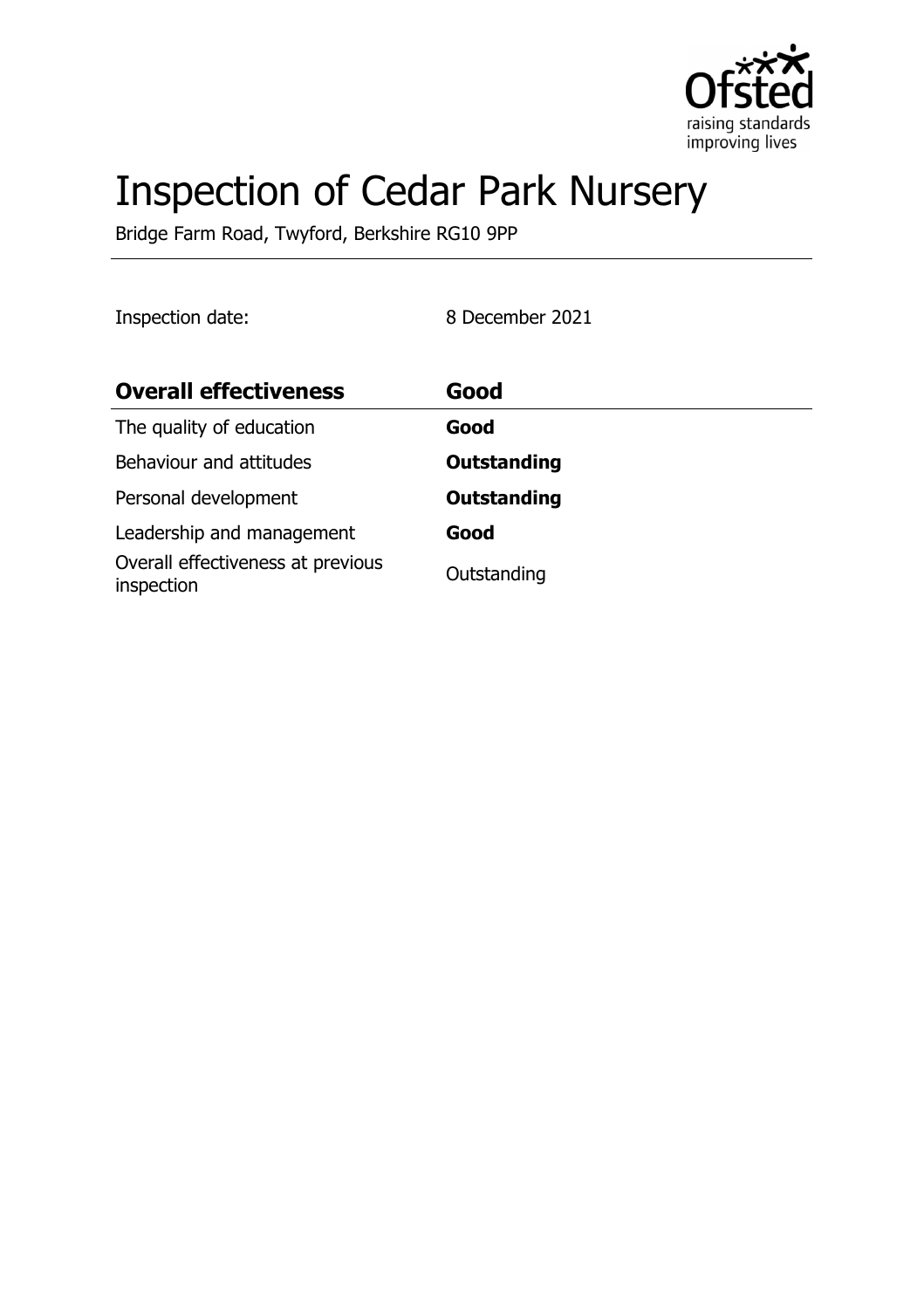

# **What is it like to attend this early years setting?**

#### **The provision is good**

Children are happy, confident and settled. There are high expectations for children to build on what they know and develop their ideas, with support from skilled staff. Children play in a safe, inviting and well-designed environment. There is a strong focus on outdoor play. Children develop great enthusiasm to explore and learn about the world around them. They spread out across the vast outdoor area and find interesting things to see and do. Children take risks as they use various equipment to build, climb and balance. This promotes children's physical development well.

Children in the baby room benefit from their personal needs being met by the caring and nurturing staff. Babies and toddlers are curious to explore a wide variety of sensory activities. They have fun investigating different materials, such as animal figures, dinosaurs, natural materials and vegetables in their play. Older toddlers have fun copying action songs, listening to stories and pretending to bake with a variety of cooking utensils, flour and spices. Older children in the pre-school room develop essential skills for future learning. They build excellent friendships and play imaginatively and collaboratively. For example, children deeply engage in the exploratory kitchen, using herbs and vegetables. They excitedly tell staff that they are having a 'salad picnic'. Children play harmoniously. Staff regularly praise them for helping, sharing and being kind to others. All children make good progress in their learning, including those who receive additional funding.

### **What does the early years setting do well and what does it need to do better?**

- $\blacksquare$  Overall, staff know the children well and understand what they need to learn next. They are enthusiastic and keen to engage in the children's play. However, on occasions, staff do not clearly focus on the intended learning for the activity, to raise children's development to an even higher level.
- $\blacksquare$  Children of all ages are interested and motivated in their play. Staff use their knowledge of children's interests and development to shape a curriculum that is exciting. For example, children learn mathematical concepts, such as 'bigger', 'smaller', 'long' and 'short', as they choose materials to create a dinosaur swamp.
- $\blacksquare$  Staff support children's emerging language skills well. Staff working with young children use familiar books, props and repetition to develop children's understanding. Staff supporting older children use non-fiction books and skilful questioning which encourage children to express their ideas and develop new vocabulary.
- $\blacksquare$  Children develop an excellent sense of right and wrong. They display exceptional behaviour and respect for others. Staff positively reinforce behavioural expectations and highly praise children's achievements through initiatives such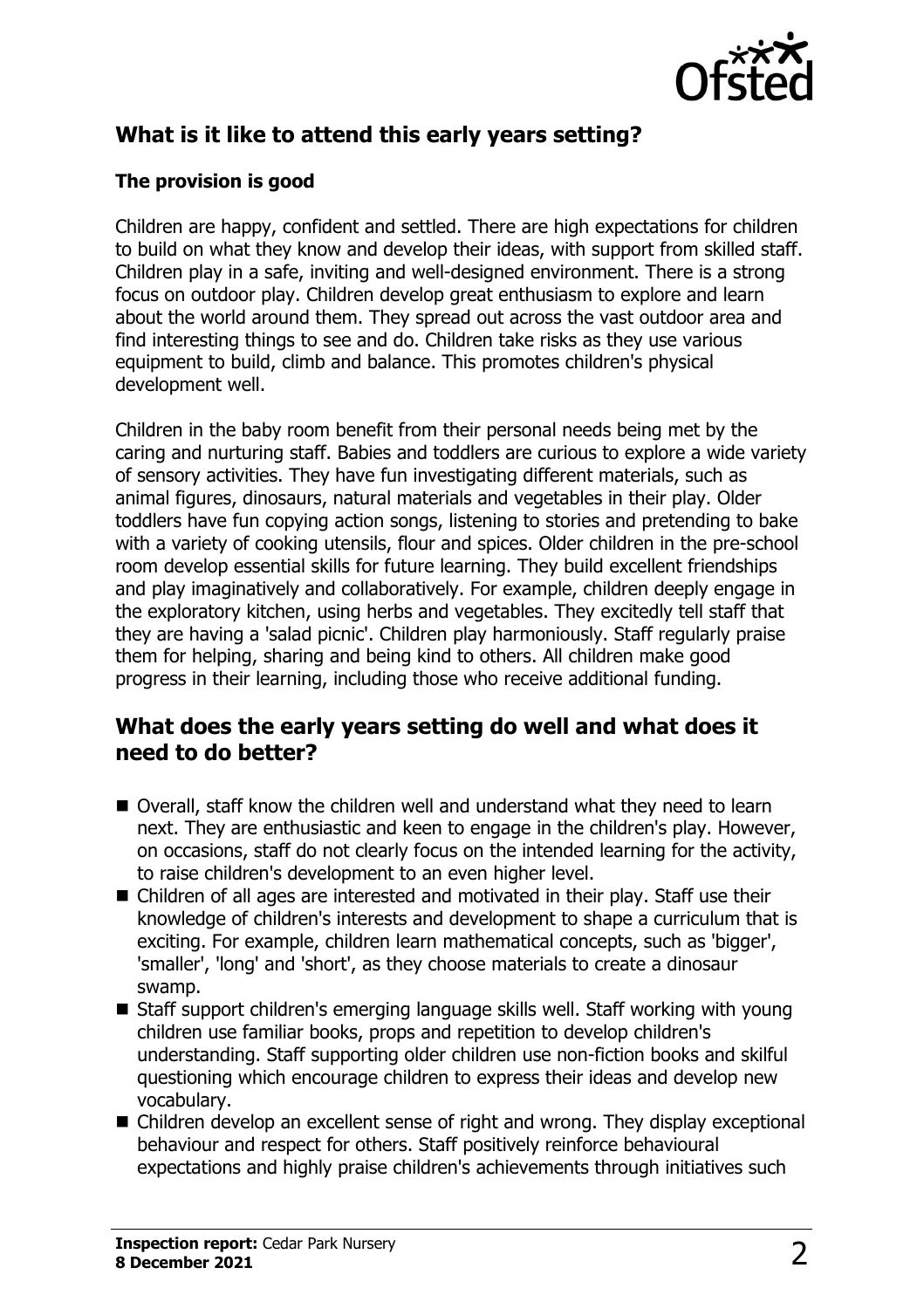

as 'pebbles in the jar'. This admirably fosters children's self-esteem and confidence.

- $\blacksquare$  Children learn about their community and develop an excellent understanding of others. Staff encourage children to be kind and thoughtful. For example, children enjoy opportunities to visit an elderly care home and draw pictures to share with the residents. However, these visits have ceased due to the COVID-19 pandemic.
- $\blacksquare$  The special educational needs coordinator works effectively to support staff working with children who require additional support. Staff work collaboratively with other professionals involved in children's care, in particular children with special educational needs and/or disabilities. As a result, children achieve good outcomes, which helps them to prepare well for their future learning and skills.
- $\blacksquare$  The nursery benefits from a strong team of managers who have an overview of the curriculum and know what they want children to learn. Leaders and staff work well together as a team to move the nursery forward and implement continuous improvement.
- $\blacksquare$  The newly appointed nursery manager and leadership team implement successful strategies to support staff and develop their practice. Staff say that they feel valued, supported and included. Leaders feed back to staff following their observations and encourage staff to reflect on their own performance. This is revisited during supervision meetings and used to identify any further training that staff may benefit from.
- Staff work well in partnership with parents. Parents comment positively on staff's ongoing communication and how they keep them updated about their child's development and learning. For example, staff use a dedicated online application, have discussions, send newsletters, organise events for parents and have devised parent workshops. Parents speak highly of the nursery and the care that their children receive.

# **Safeguarding**

The arrangements for safeguarding are effective.

All staff, including the designated safeguarding leads, have a good awareness of their roles and responsibilities in protecting children and keeping them safe. Staff access a wealth of targeted training that helps to develop a broad knowledge of safeguarding matters. They have frequent opportunities to discuss child protection issues and wider aspects of safeguarding, such as extremist views. Staff fully understand who they should report any concerns to and know how to report any issues regarding a colleague's practice or conduct. Robust recruitment arrangements help to ensure that staff are suitable to carry out their roles and remain suitable.

## **What does the setting need to do to improve?**

**To further improve the quality of the early years provision, the provider should:**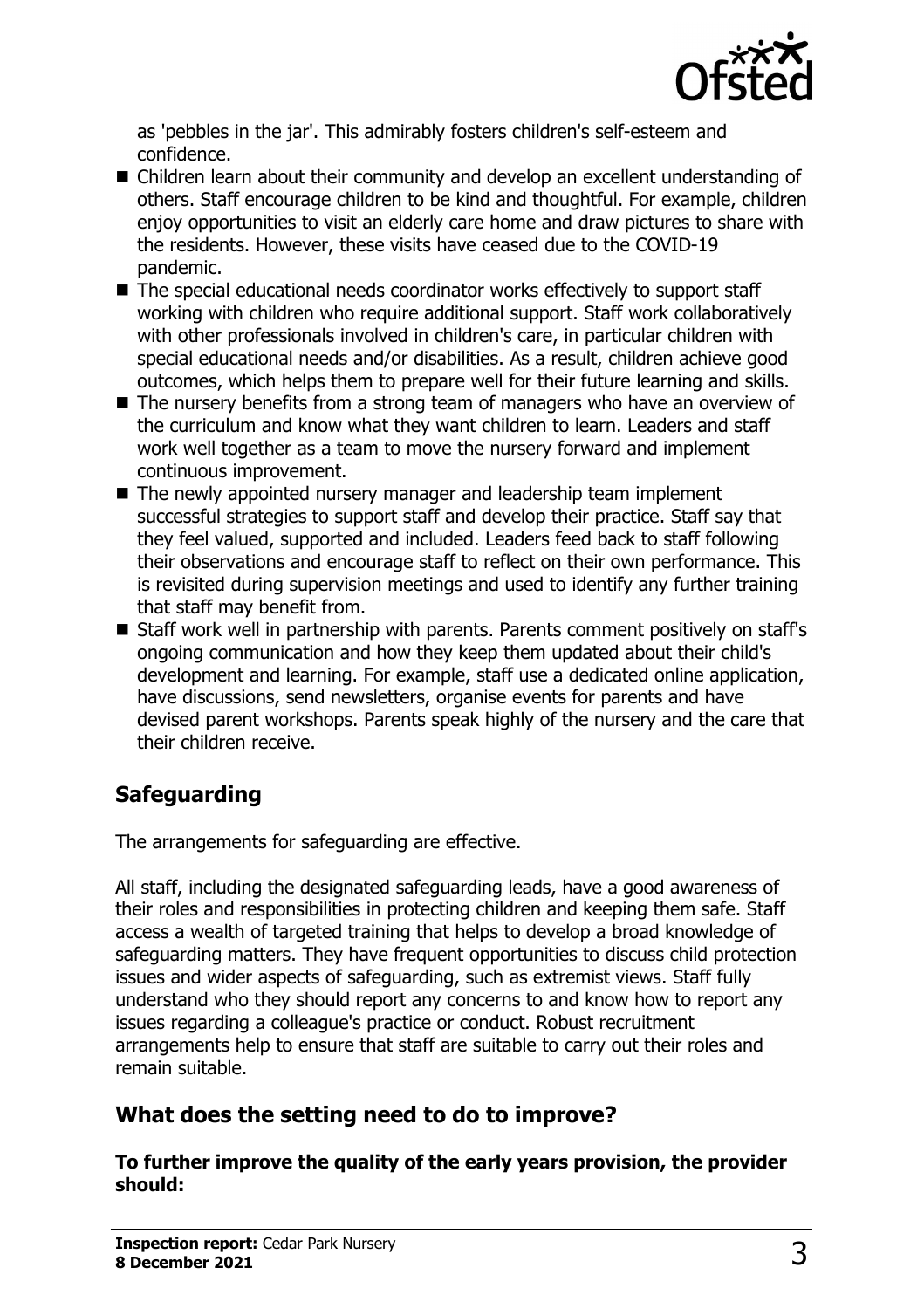

 $\blacksquare$  focus more precisely on the intended learning of activities, to help children make the best possible progress.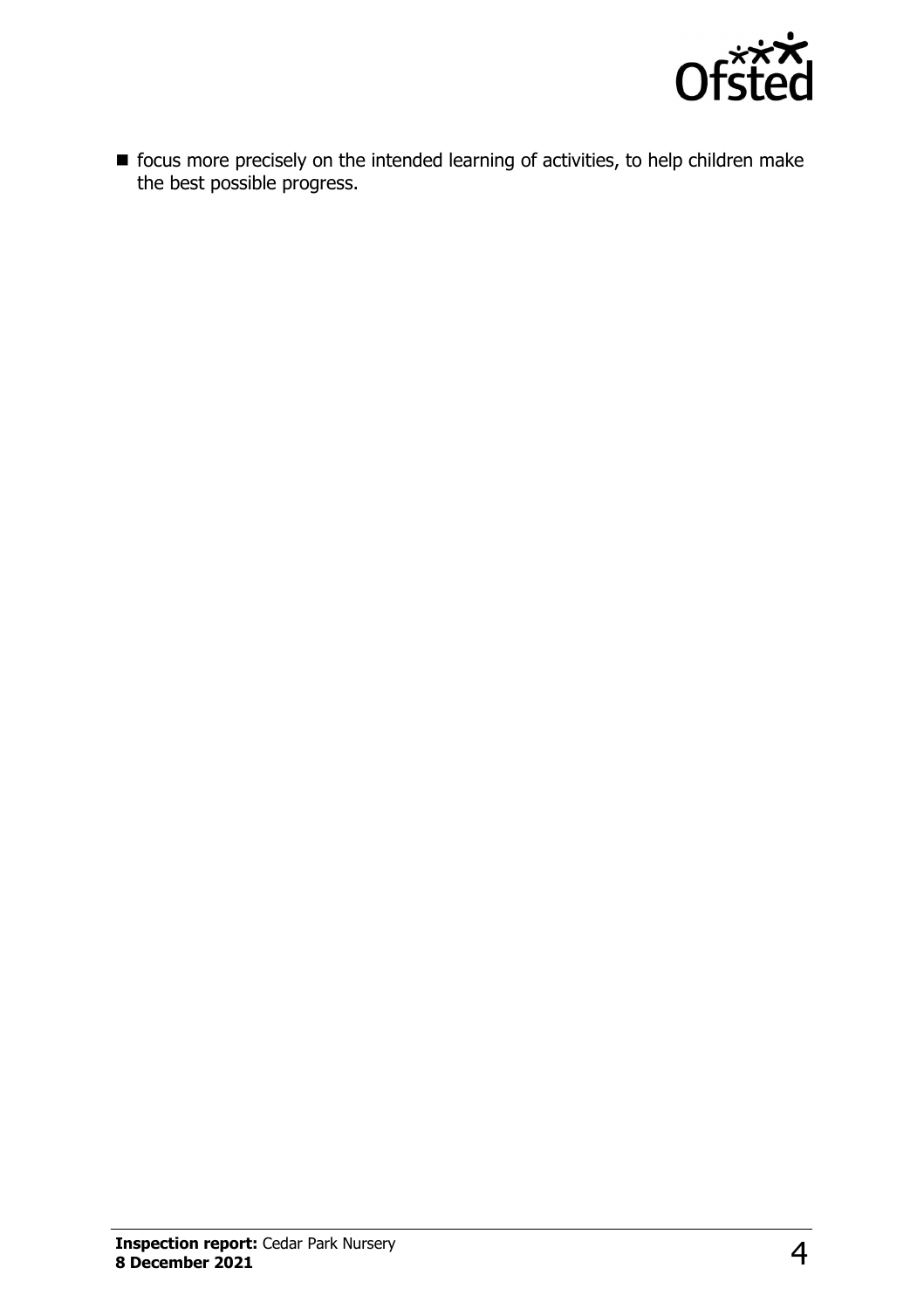

| <b>Setting details</b>                         |                                                        |
|------------------------------------------------|--------------------------------------------------------|
| Unique reference number                        | 148601                                                 |
| <b>Local authority</b>                         | Wokingham                                              |
| <b>Inspection number</b>                       | 10216441                                               |
| <b>Type of provision</b>                       | Childcare on non-domestic premises                     |
| <b>Registers</b>                               | Early Years Register, Compulsory Childcare<br>Register |
| Day care type                                  | Full day care                                          |
| Age range of children at time of<br>inspection | $0$ to $4$                                             |
| <b>Total number of places</b>                  | 129                                                    |
| Number of children on roll                     | 164                                                    |
| Name of registered person                      | Childbase Partnership Limited                          |
| Registered person unique<br>reference number   | RP900830                                               |
| <b>Telephone number</b>                        | 0118 9340118                                           |
| Date of previous inspection                    | 20 July 2017                                           |

## **Information about this early years setting**

Cedar Park Nursery registered in 2001 and is run by Childbase Limited. The nursery operates from a converted house in Twyford, Berkshire. The nursery employs 52 members of staff who work with the children. Of these, 33 hold qualifications at level 3 or above. Four members of staff hold qualifications at level 6, and two members of staff have qualified teacher status. The nursery is open from Monday to Friday all year round. Sessions are from 7.30am to 6.30pm. The nursery provides funded early education for two-, three- and four-year-old children.

## **Information about this inspection**

**Inspectors** Anneliese Fox-Jones Bartholomew Tracy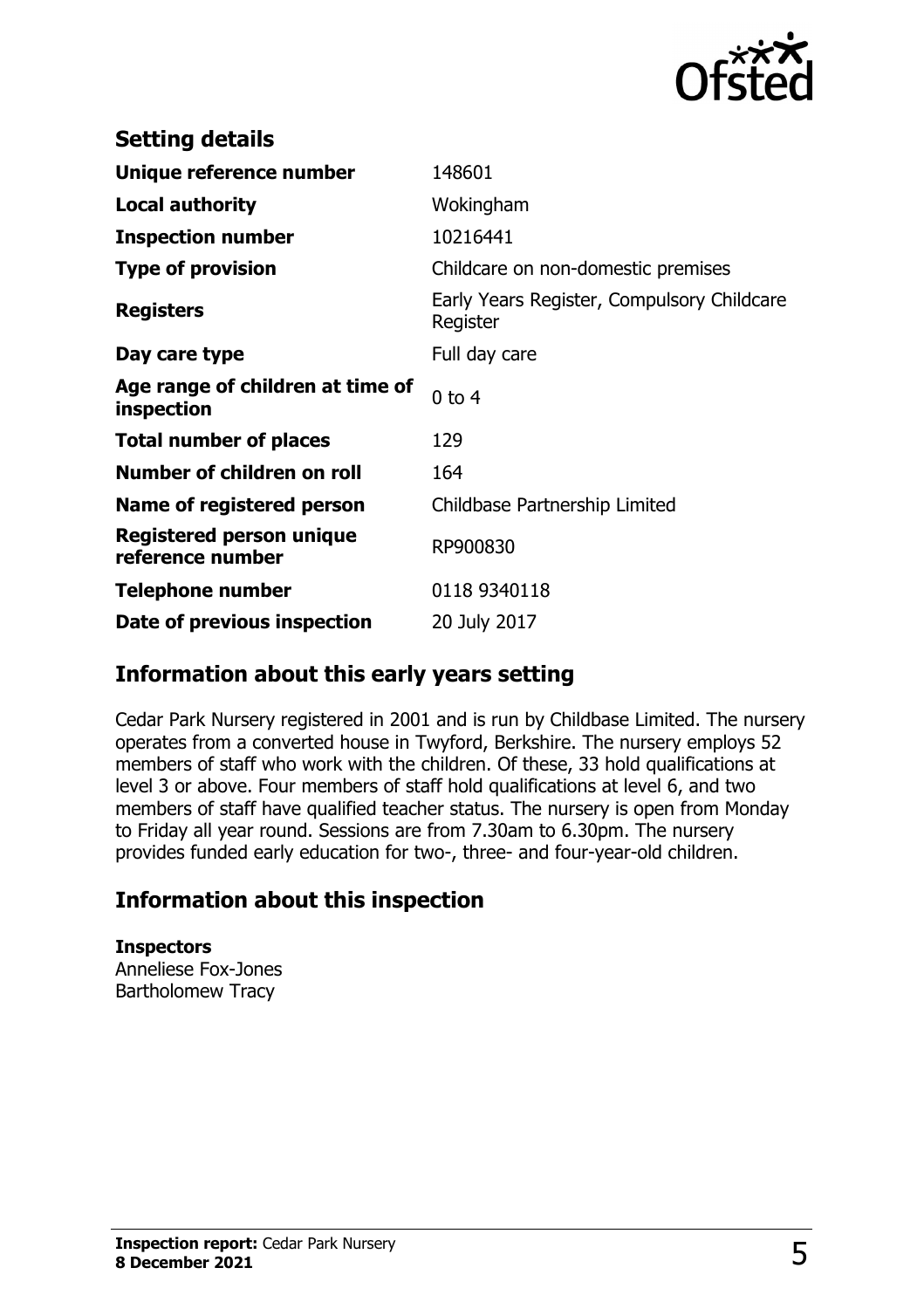

#### **Inspection activities**

- $\blacksquare$  This was the first routine inspection the nursery received since the COVID-19 pandemic began. The inspectors discussed the impact of the pandemic with the provider and have taken that into account in their evaluation of the nursery.
- This inspection was carried out as part of a risk assessment process.
- $\blacksquare$  The manager and the inspectors had a learning walk. The inspectors observed activities in the six main base rooms and garden. They talked to staff about the progress individual children are making and what they want the children to learn.
- $\blacksquare$  A joint observation was carried out by the inspectors and the manager. The inspectors observed interactions between staff and the children and the impact these have on children's learning. The inspectors checked evidence of the suitability and qualifications of staff working with children.
- $\blacksquare$  The inspectors reviewed relevant documentation, including staff qualifications, staff's records and evidence of paediatric first-aid training. The inspectors had a discussion with leaders about the evaluation of the setting and plans for improvement.
- $\blacksquare$  The inspectors spoke to parents and children during the inspection and took account of their views.

We carried out this inspection under sections 49 and 50 of the Childcare Act 2006 on the quality and standards of provision that is registered on the Early Years Register. The registered person must ensure that this provision complies with the statutory framework for children's learning, development and care, known as the early years foundation stage.

If you are not happy with the inspection or the report, you can [complain to Ofsted](http://www.gov.uk/complain-ofsted-report).